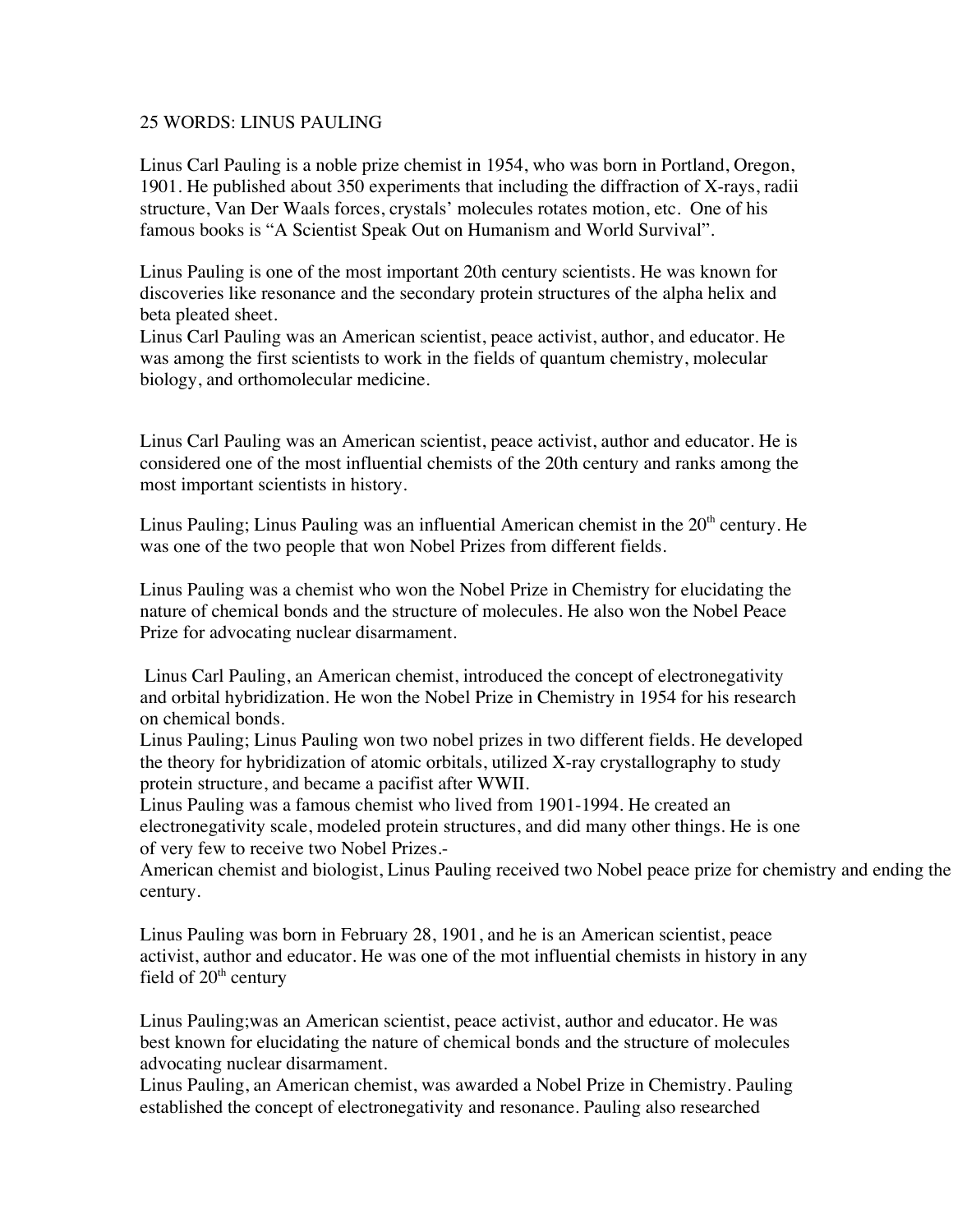protein structures.

Linus Pauling was an American scientist, peace activist, author and educator. He is best known as the Vitamin C advocate and a two-time winner of the Nobel Prize.

Linus Pauling, a peace activist, educator, author, and American scientist that won multiple Nobel Prizes for his works. He was know for the discoveries nature of chemical bonds and the structures of molecules.

Linus Pauling was one of the first chemist to work on quantum chemistry, molecular biology, and orthomolecular medicine. He was one of the most influential chemist in history. He was born on 2/28/1901 and died on 8/19/1994.

Linus Pauling was born on February 28, 1901. He worked in the field of quantum chemistry and wrote several books about it. He was also against war and won a Nobel Peace Prize.

Linus Pauling, ( Feb. 28 1901- Aug. 19, 1994) was an English scientist who worked mainly on biology, quantum chemistry, and other molecular medicine, mainly contributing to various fields including chemical bonds and electronegativity.

Linus Pauling was an American scientist, author, and educator. He was one of the most influential chemists of the  $20<sup>th</sup>$  century. Pauling was known for elucidating the nature of chemical bonds and structures of molecules.

Linus Pauling was an American scientist, peace activist, author, and educator. He was among the first scientists to work in the fields of quantum chemistry, molecular biology, and orthomolecular medicine.

Linus Pauling was a chemist and peace activist who won a Nobel Chemistry Prize for his work in chemical bonds and a Nobel Peace Prize for his campaign against nuclear warfare.

Linus Carl Pauling was born in Portland, Oregon, on 28th February, 1901, he entered the Oregon State College in 1917, receiving the degree of B.Sc. in chemical engineering in 1922.

 Linus Carl Pauling was one of the most important American scientists and chemists in history. His modeling in crystal and protein structures was used to discover the structure of DNA.

Linus Pauling was an American scientist, author and educator. He influence chemists and was the most important scientists in any field of the 20th century.

Linus Pauling was an American scientist, peace activist, author and educator. He was one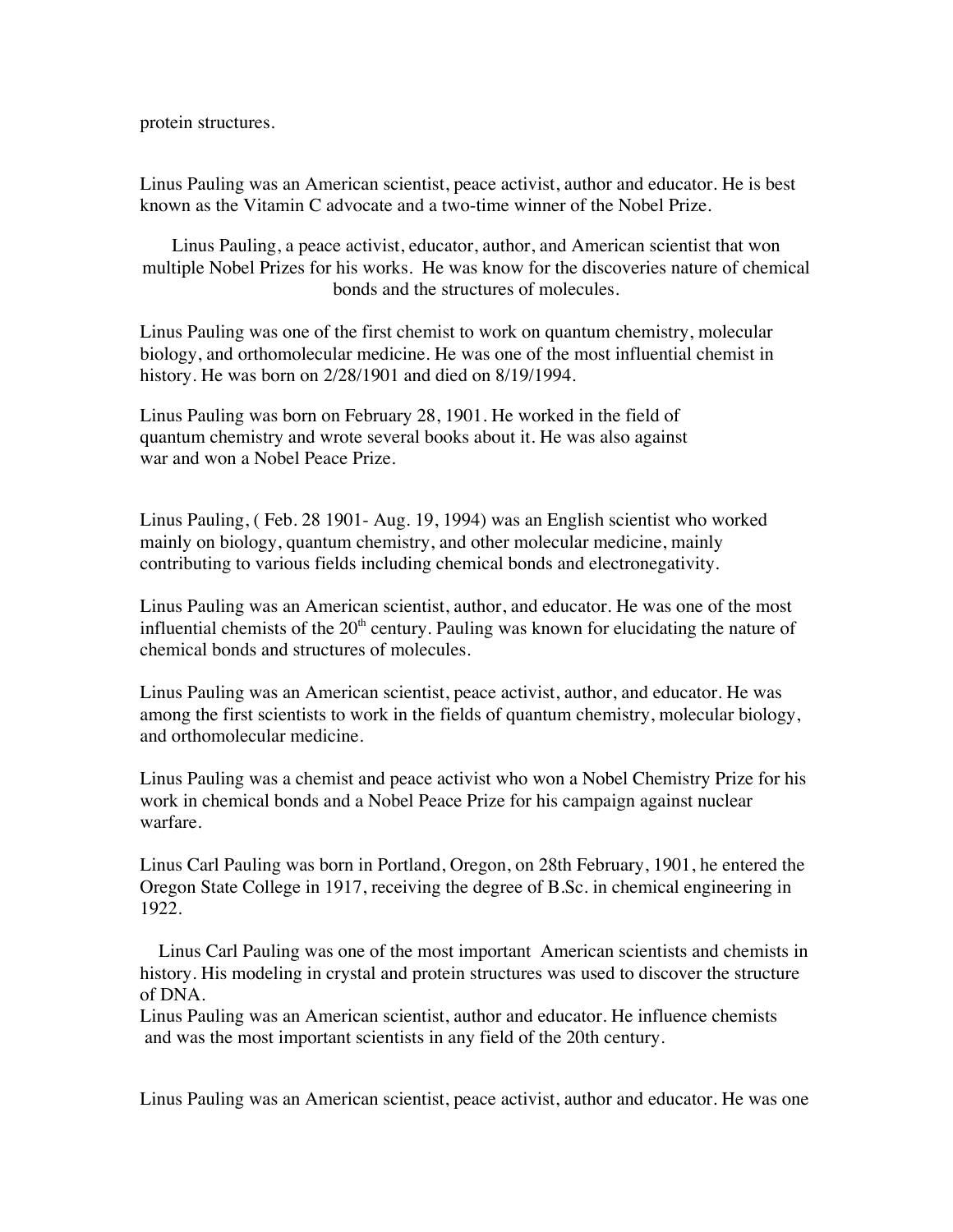of the most influential chemists in history and ranks among the most important scientists.

Linus Pauling was a very important America chemist that introduced the concept of electro negativity. He was awarded a Nobel prize in chemistry and a Nobel peace prize.

The first scientists to work in the fields of quantum chemistry, molecular biology and orthomolecular medicine. He is one of a small number of individuals to have been awarded more than one Nobel Prize

Linus Pauling; Linus Pauling was one of the most influential chemists in history. He worked in the fields of quantum chemisty, molecular biology, and orthomolecular medicine. Pauling went on to win two Nobel prizes.

Linus Carl Pauling was an American scientist. He accepted a job at Caltech in the year 1927. During his time there, he became interested in biomolecules.

Linus Pauling was an American scientist and peace activist that had received the Noble Price in Chemistry and the Nobel Peace Price. He discovered the nature of chemical bonds.

Linus Pauling was an American scientist and was one of the first scientists to work in quantum chemistry, molecular biology, and orthomolecular medicine. He has been awarded more than one Nobel Prize.

Pauling, a winner of two Nobel prizes, was an American biochemist who devoted his life to quantum chemistry and molecular biology. He established the concepts of orbital hybridization, electronegativity, carbon tetravalency, and modeled protein structures. Linus Pauling was among the pioneers of quantum chemistry, molecular biology, and orthomolecular medicine. He received two Nobel Prizes for his research of the chemical bond and for his campaign against nuclear weapons testing.

Linus Carl Pauling had an interest in molecular structure and was inspired of the Lewis Structure theory. He tried conducting an experiment using iron in a magnetic field.

Linus Pauling, was an American scientist, peace activist, and teacher. He was the only person other than Marie Curie to receive a Nobel Prize in two different fields. His discoveries included the concepts of resonance and electronegativity.--

Linus Pauling, an American scientist, peace activist, author and educator. In the 1930s, he began publishing papers on the nature of the chemical bond. In 1954, he received the Nobel Prize in chemistry.